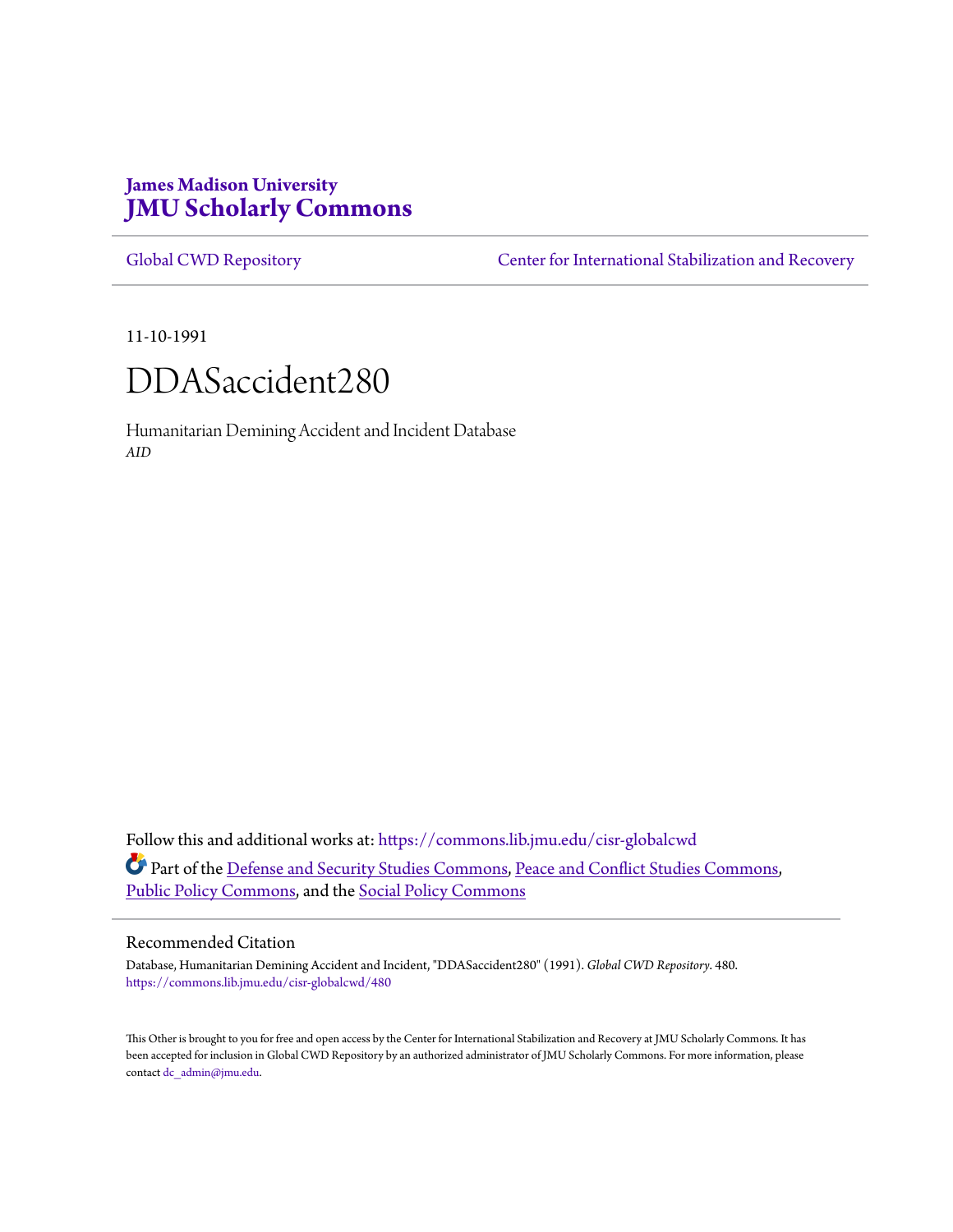# **DDAS Accident Report**

#### **Accident details**

| <b>Report date: 18/05/2006</b>                             | Accident number: 280                            |
|------------------------------------------------------------|-------------------------------------------------|
| Accident time: not recorded                                | <b>Accident Date: 10/11/1991</b>                |
| Where it occurred: not made available                      | <b>Country: Kuwait</b>                          |
| <b>Primary cause: Management/control</b><br>inadequacy (?) | <b>Secondary cause:</b> Inadequate training (?) |
| <b>Class:</b> Excavation accident                          | Date of main report: [No date recorded]         |
| <b>ID original source: KMOD 34/SER 24</b>                  | <b>Name of source:</b> Various/AVS 2001:K4      |
| <b>Organisation: Name removed</b>                          |                                                 |
| Mine/device: Valmara 69 AP Bfrag                           | Ground condition: sandy                         |
|                                                            | soft                                            |
| Date record created: 19/02/2004                            | Date last modified: 19/02/2004                  |
| No of victims: 2                                           | No of documents: 1                              |

**Map details** 

| Longitude:              | Latitude:                    |
|-------------------------|------------------------------|
| Alt. coord. system:     | <b>Coordinates fixed by:</b> |
| Map east:               | Map north:                   |
| Map scale: not recorded | Map series:                  |
| Map edition:            | Map sheet:                   |
| Map name:               |                              |

#### **Accident Notes**

no independent investigation available (?) inadequate investigation (?) pressure to work quickly (?) protective equipment not worn (?)

inadequate training (?)

#### **Accident report**

The details of Kuwait Boards of Inquiry are considered 'Commercial in Confidence". The following summary is gathered from various documentary and anecdotal evidence made available during the research. All anecdotal evidence is drawn from sources who were in Kuwait at the time of the accident.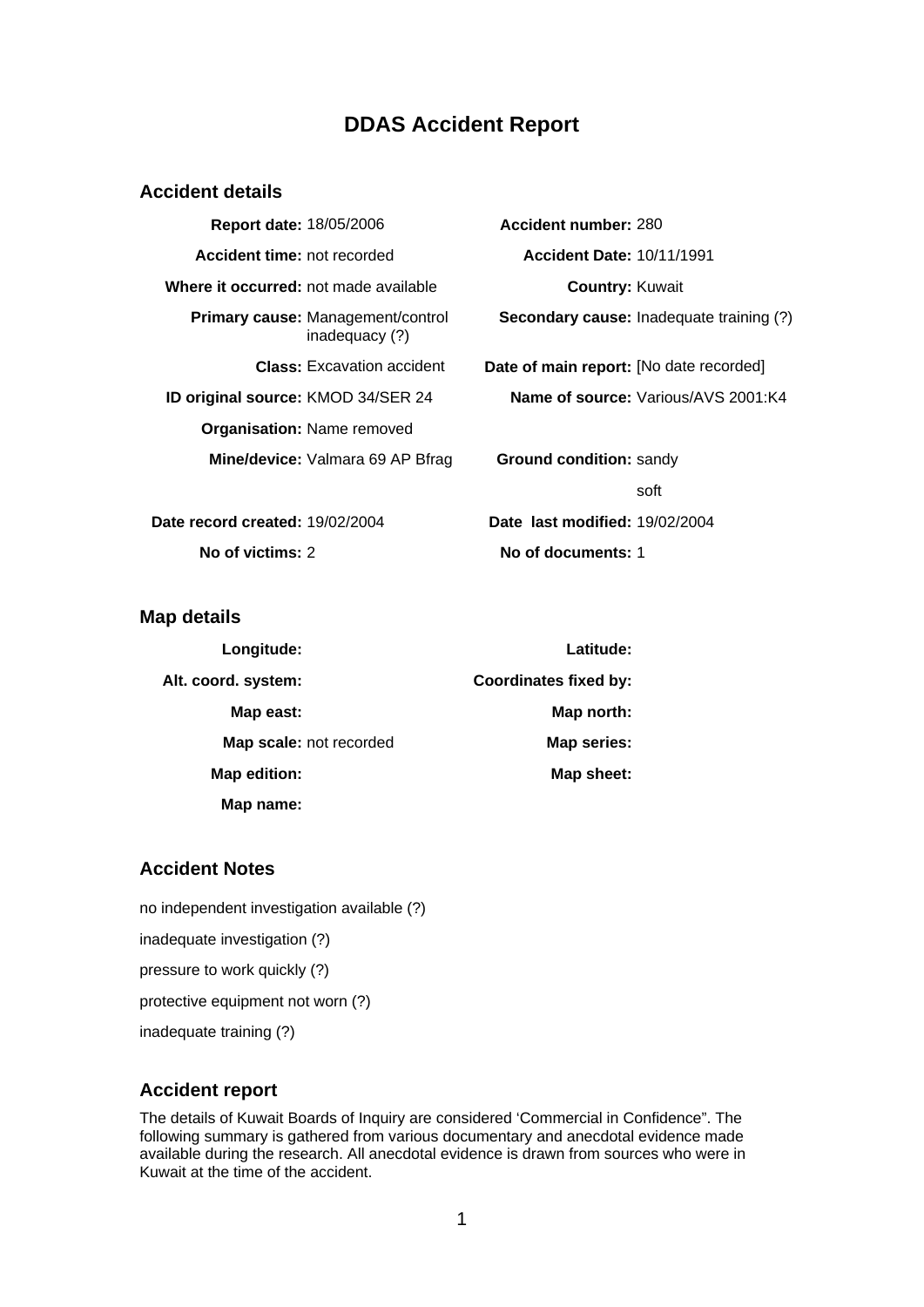Victim No.1 had arrived in Kuwait on 8th June 1991, so had been working there for five months.

Victim No.2 had arrived in Kuwait on 22nd May 1991, so had been working there for five and a half months.

The demining group were a commercial company with a time penalty on their work. International staff were paid very well. The group worked in three-man teams with a two-man drill. They used the Schiebel AN-19 detector.

The victim had not been trained as a deminer by his employer although years previously he had completed the basic engineers course in the British army, including minefield breaching. The victim was employed as a member of the "Oilfield teams" tasked to drive around through the fires and check the ground for bomblets. Two men sat on the front of a "Landrover" or "Suburban" and when they spotted bomblets, they which were destroyed in-situ by their trained Team Leaders. The victim returned from a month's leave before the rest of his team, and was seconded to a minefield clearance team on the beaches.

The victim asked not to be sent to the minefields because he had no experience or training, but his request was turned down.When he arrived at the site he was given some in-situ training.

The team were looking for V-69 bounding fragmentation mines on the slope of the beach. The drill was to destroy the mines in-situ because they were often sea-damaged. For example, a few days previously a V-69 with its fuze broken and the ball bearings exposed had been found.

PE4 was used for demolition, with the charge placed according to ease of access. I/2 stick or a full stick was used depending on ease of placement.

The victim was coming to the end of his shift when he discovered a V-69 and began to expose it for demolition. His partner reported that the victim was racing against the tide to get the job finished, when suddenly the sand gave way and he slid into the hole he was excavating. This may have been because of his heavy weight and the sand getting wetter (softer) as the tide advanced.

The mine functioned, bounded and detonated. It is not clear whether it detonated against his lower body or at a distance from it.

The victim was wearing a helmet and visor. The visor was torn off and the Rayban sunglasses underneath were broken. Witnesses report that his eyesight was unaffected. The victim's helmet was "damaged". His Protective equipment was not penetrated, but he was not wearing the trousers. The victim was not wearing leg protection because he was too big to wear it comfortably (a problem reported by other large men in the team).

The victim's partner (Victim No.2), made a claim for post-traumatic stress following the accident and is reported to have received approx £100,000 settlement. He was 20m away when the accident occurred.

After the accident Victim No.1 was talking and could see. One arm had been removed below his shoulder and one arm was "hanging by a thread". He lived for 4 hours after the accident. A large man (approx 250 lbs or 114kg) he complained of constriction in his chest during MEDEVAC.

He had many fragments in his legs which were only discovered later (self-sealed).

The victim was evacuated by Helicopter and transferred to a better equipped hospital because his injuries were too extensive for field treatment. He could hear and respond throughout the MEDEVAC.

PPE was not modified following the accident.

Beach clearance by hand was suspended after the accident and the work was completed by machines, (armoured HYMAC and Bulldozer).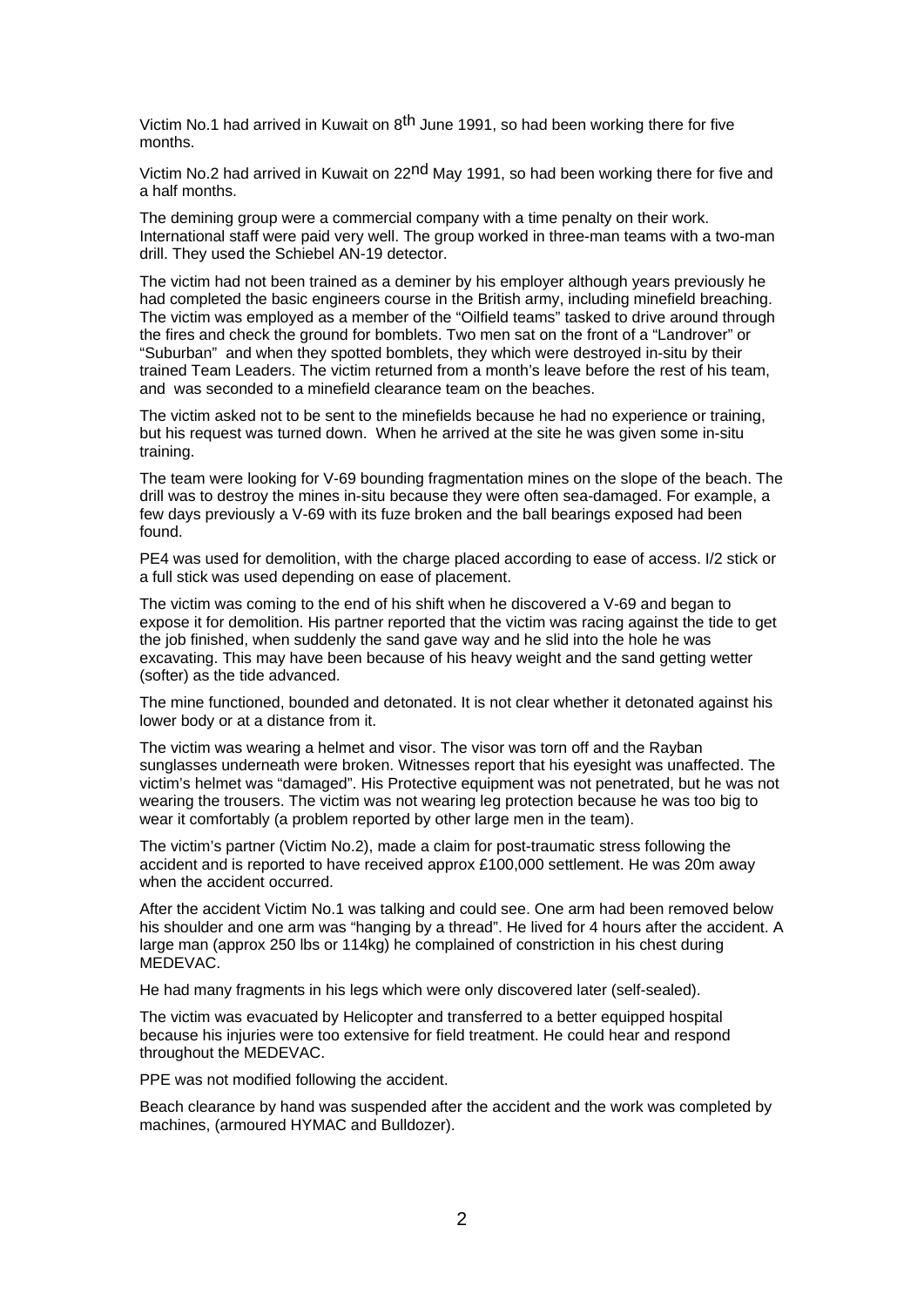#### **Victim Report**

**Compensation:** not made available **Time to hospital:** not recorded

**Protection issued:** Frag jacket

Helmet

Short visor

Trousers/leggings

**Victim number:** 355 **Name: Name removed**

**Age: Gender:** Male

**Status:** deminer **Fit for work:** DECEASED

**Protection used:** Frag jacket; Helmet; Short visor

#### **Summary of injuries:**

INJURIES

severe Chest

severe Legs

AMPUTATION/LOSS

Arm Above elbow

Arm Above elbow

FATAL

COMMENT

No medical report was made available.

#### **Victim Report**

**Victim number:** 356 **Name: Name: Name: Name** removed

**Protection issued:** Frag jacket

Helmet

Short visor

Trousers/leggings

**Age: Gender:** Male **Status:** deminer **Fit for work:** yes **Compensation:** £100,000 **Time to hospital:** not recorded **Protection used:** not recorded

**Summary of injuries:**

#### COMMENT

Post- traumatic stress. No formal medical/psychological report was made available